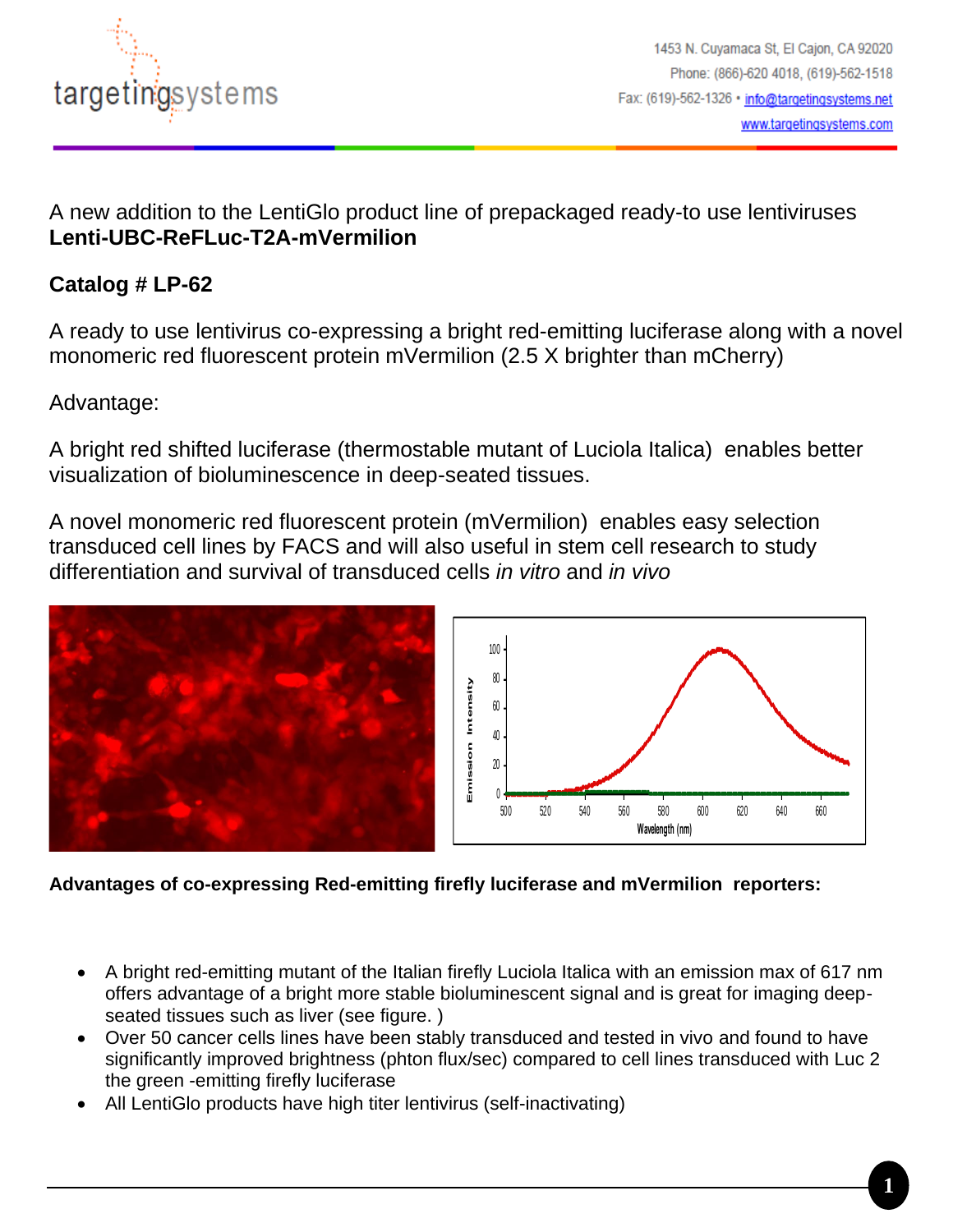

• All our ready-to use lentiviruses are SIN (self-inactivating) vectors so once the virus integrates into the genome of the transduced cells it gets inactivated so it can no longer replicate.



Also available as a lentiplasmid , catalog #pLP-62